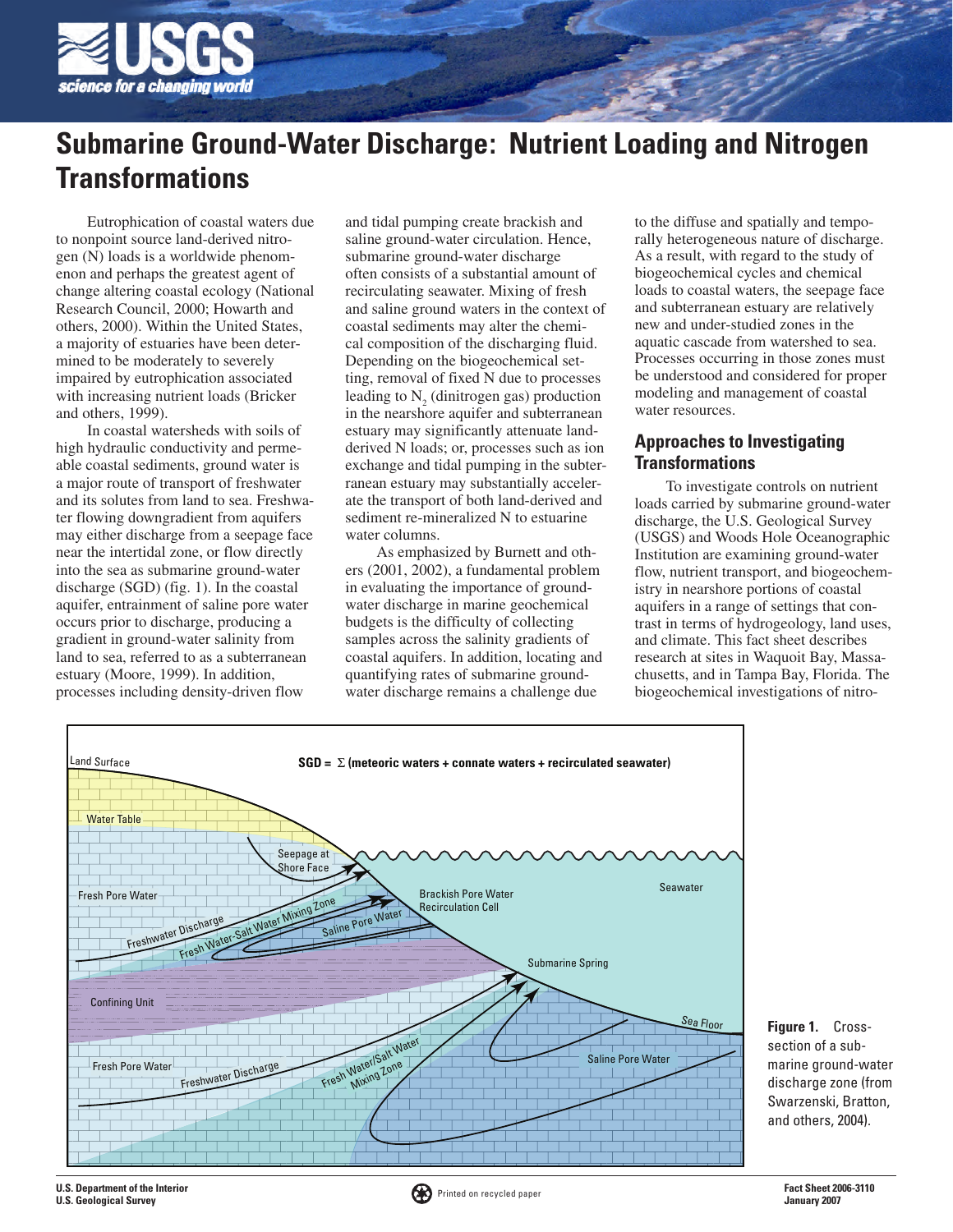gen are being carried out in concert with examinations of radiochemical groundwater discharge tracers, seepage meter studies, and streaming resistivity surveys to identify locations and sources of submarine ground-water discharge and to quantify fluxes (Swarzenski and others, 2001; Talbot and others, 2003; Abraham and others, 2003; Swarzenski, Burnett and others, 2004; Swarzenski, Charette, and Langevin, 2004; Swarzenski, Bratton, and Crusius, 2004; and Crusius and others, 2005).

Our three primary areas of research with regard to N biogeochemistry in submarine ground-water discharge zones are:

- Using naturally occurring N stable isotope ratios to trace fixed N loss. 1.
- Application of isotope pairing experiments to develop new understanding of the N cycle in coastal aquifers. 2.
- Using noble (inert) gases as tracers of  $N_2$  production. 3.

#### **Nitrogen Stable Isotopic Ratios**

At the Waquoit Bay site the research team is using a stainless-steel drive point piezometer system to collect pore water samples in high-resolution vertical profiles. The samples are analyzed for a suite of biogeochemically cycled elements and tracers (Charette and Sholkovitz, 2006; Kroeger and Charette, unpublished data). The piezometer system allows profiles to be collected to a depth of 9 meters (m) or more with a sampling interval as small as  $0.15$  m. The study is examining three major subsurface water masses with distinct biogeochemical characteristics: the nearshore freshwater aquifer, and two fresh and saline water mixing zones (referred to as shallow and deep subterranean estuaries).

The dominant pattern in nitrogen concentrations in the nearshore freshwater aquifer at the head of Waquoit Bay is the occurrence of both nitrate and ammonium plumes (fig. 2*A*) with concentrations exceeding 200 micromo $lar (uM)$  in some locations. The nitrate and ammonium plumes were constant features during 3 years of sampling, but concentrations do vary over time.

Ammonium is the dominant form of nitrogen within the deep subterranean estuary, with maximum concentrations in individual profiles  $(40 \text{ to } 70 \text{ µM})$ occurring at salinities of 26 to 28, and at 5- to 8-m depths within the sediment (fig. 2*A* and 2*C*). Brackish to saline pore waters are generally devoid of nitrate, have dissolved oxygen concentration

from 0 to 3 milligrams per liter, and a low oxidation/reduction potential. During transport through the subterranean estuary, ammonium concentration generally suggests conservative behavior. The greatest concentrations of ammonium are at the highest salinity. The apparent conservative behavior of ammonium along the salinity gradient suggests that the preponderance of ammonification occurs at highest salinity, and that mixing and dilution are the dominant processes controlling ammonium concentration in the deep subterranean estuary. Based on radiochemical and hydrological estimates of fresh and saline ground-water discharge and on nitrogen concentrations in those zones, regenerated ammonium transport to the bay by advection of brackish to saline pore water is estimated to be in the range of 25 percent of the land-derived dissolved inorganic nitrogen load (Talbot and others, 2003; Abraham and others, 2003).

The co-occurrence of nitrate and ammonium is uncommon throughout the nearshore aquifer and subterranean estuary. The largely mutually exclusive distributions of nitrate and ammonium may be in part due to the loss of both N species in locations where advection brings nitrate-bearing waters with a low



**Figure 2.** Graph showing (*A*) nitrate and ammonium concentrations; (*B*) nitrogen stable isotopic ratios; (*C*) salinity and dissolved oxygen concentration, in a depth profile through a freshwater aquifer and into a subterranean estuary. Blue shaded areas indicate regions of co-occurrence of nitrate and ammonium. Abbreviations and symbols are as follows:  $\delta^{15}$ N (per mil), the stable isotope ratio calculated as  $[(15N)^{14}N$  sample)/( $15N^{14}N$  atmospheric nitrogen) – 1] x 1000; m, meters; µM, micromoles per liter; D.O., dissolved oxygen; mg/L, milligrams per liter.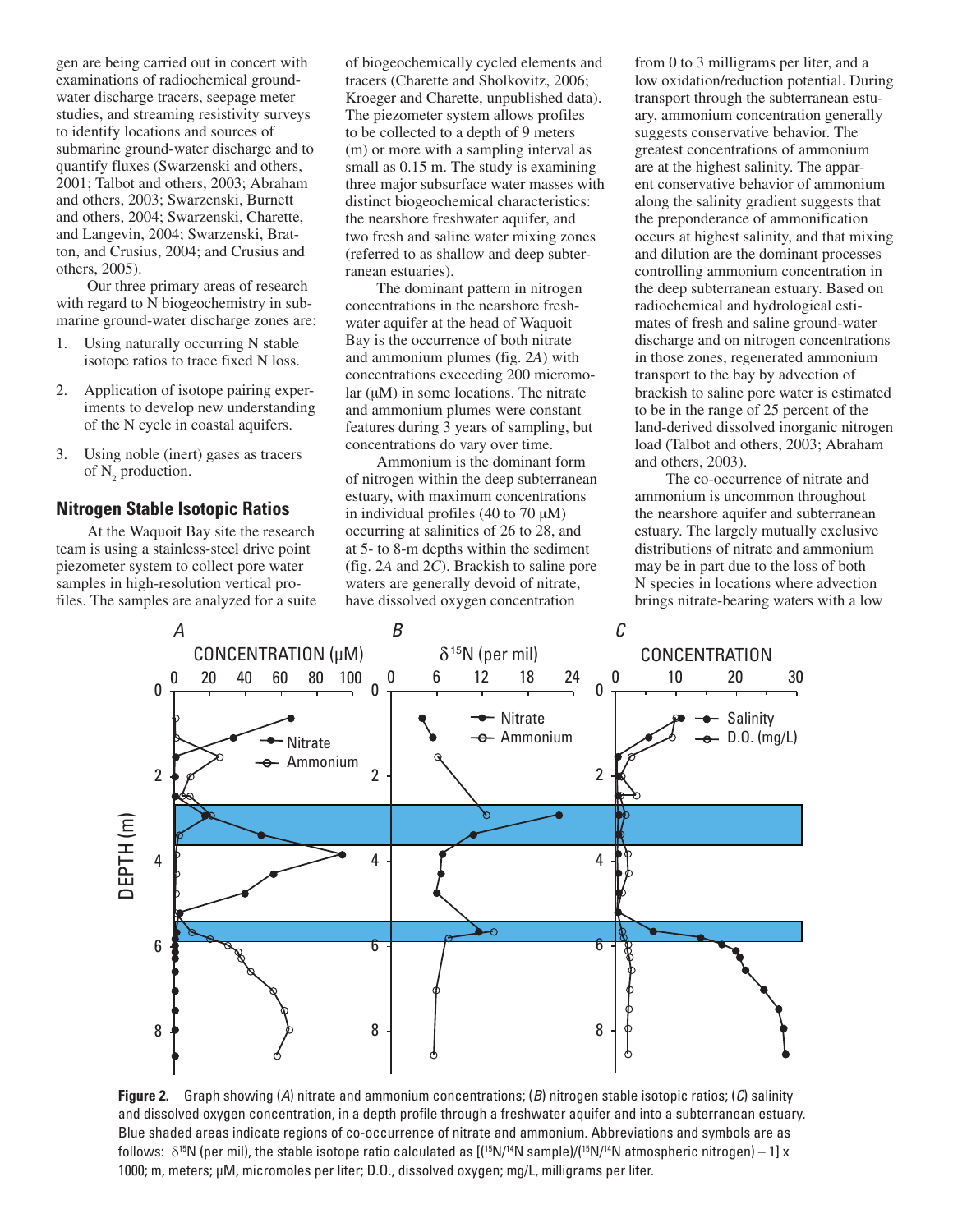dissolved-oxygen concentration into contact with relatively reducing ammoniumrich waters (fig. 2, blue shaded areas). In those mixing zones, a decrease in concentration and an increase in the nitrogen stable isotopic ratio in both nitrate and ammonium suggests concurrent loss of ammonium and nitrate, perhaps due to coupled nitrification/denitrification, or to other  $N_2$ -producing microbial processes (fig. 2*A* and 2*B*).

The pattern of nitrogen loss shown in figure 2 is a consistent one, observed in a number of locations in both fresh and saline portions of the nearshore aquifer. Mixing of the nitrate and ammonium plumes in the freshwater zone may be related in part to compression of groundwater flow lines associated with thinning of the freshwater aquifer near the seepage face. Denitrification of land-derived nitrate at low salinity within the subterranean estuary (fig. 2, blue shaded area at 5.5-m depth) may (1) provide an explanation for the absence of nitrate in brackish and saline subterranean waters and (2) suggest that transformations occurring within subterranean estuaries do have the potential to modify land-derived nitrogen loads prior to discharge to the sea.

#### **Isotope Pairing**

There has been a dramatic increase in recent years in the number of microbial N transformation pathways that have been shown or proposed to occur in marine environments (Luther and others, 1997; Hulth and others, 1999; Zehr and Ward, 2002). Of particular importance among the "new" N transformations is anaerobic ammonium oxidation (anammox) (fig. 3), a microbial process that in some settings occurs at significant rates at the ecosystem scale (Dalsgaard and others, 2003; Kuypers and others, 2003). Anammox has not been previously investigated in submarine ground-water discharge zones, and yet preliminary evidence from isotope pairing experiments at Waquoit Bay suggests that it may be an important pathway for  $N_2$  formation in those environments.

With academic collaborators at the Woods Hole Oceanographic Institution, the study team is developing methods to investigate the consequences of advection through permeable sediments on N transport and transformations via a series of batch incubation experiments and flow-through experiments designed to simulate water transport through permeable marine sediments. The study is particularly focused on loss of fixed nitrogen due to production of  $N_2$ , and will involve a combined approach of isotope pairing



**Figure 3.** A simplified nitrogen (N) cycle highlighting the role of anammox. Anammox short circuits the pathway to nitrogen gas (N $_{2}$ ) production by circumventing the coupling of aerobic nitrification to denitrification. Note the depiction of nitrite (NO $_2^{\cdot}$ ) as an intermediate in nitrification, denitrification, or dissimilatory nitrate reduction to ammonium (DNRA). (Modified from Trimmer and others, 2003). Abbreviations are as follows:  $\,{\sf NO}_{_{2'}}$  nitrite;  ${\sf NO}_{_{3'}}$  nitrate;  ${\sf NH}_{_{4'}}$  ammonium; - ${\sf NH}_{_{3'}}$ reduced nitrogen in organic form.

and membrane inlet mass spectrometry with molecular biology to quantify and identify pathways of  $N_2$  production.

#### **Noble Gases as Tracers**

With collaborators at the Marine Biological Laboratory, Woods Hole, and the Woods Hole Oceanographic Institution, the USGS study team is estimating the magnitude of  $N_2$ -producing processes within the range of biogeochemical zones occurring within freshwater, brackish, and saline aquifers. Membrane inlet mass spectrometry (MIMS) is used for rapid analysis of  $N_2$  and argon concentrations in ground water. Measured  $N_2$  concentrations will be compared to concentrations expected in the absence of in-aquifer  $N<sub>2</sub>$ production to calculate concentration of excess  $N_2$ . Complications in the interpretation of dissolved gas concentrations in ground water are (1) uncertainty regarding water temperature at the time of recharge to the aquifer, which will determine the inherited  $N_2$ /argon (Ar) ratio and (2) the presence of excess air due to entrapment of air bubbles at the time of recharge (Heaton and Vogel, 1981), followed by partial or complete dissolution of the trapped gases (Peeters and others, 2002). After recharge, hydrostatic pressure and bubble surface tension tend to

cause bubble dissolution and oversaturation of gases. Since  $N_2$  concentration/Ar concentration in air is greater than in water at saturation, bubble entrapment would tend to increase measured  $N_2/Ar$  in ground water and may result in overestimation of denitrification. To estimate concentrations of dissolved gases due to bubble entrapment and to constrain estimates of temperature at recharge, a subset of samples will be analyzed in the laboratory at the Woods Hole Oceanographic Institution for the full suite of noble gas concentrations by peak-height manometry using combined magnetic sector and quadrupole mass spectrometry. For those analyses, a set of samples will be obtained in stainless steel transfer vessels, and vacuum extracted in the laboratory for storage in glass ampoules. The gas samples will be chemically purified and cryogenically separated for mass spectrometric analysis. Based on the results of those analyses, recharge temperature, bubble entrapment, and the extent of bubble dissolution can be modeled.

Estimates of  $N_2$  production in freshwater aquifers are being compared to estimates of land-derived, ground-water transported nitrogen loads to coastal waters. Those comparisons will provide an important test of hypotheses regard